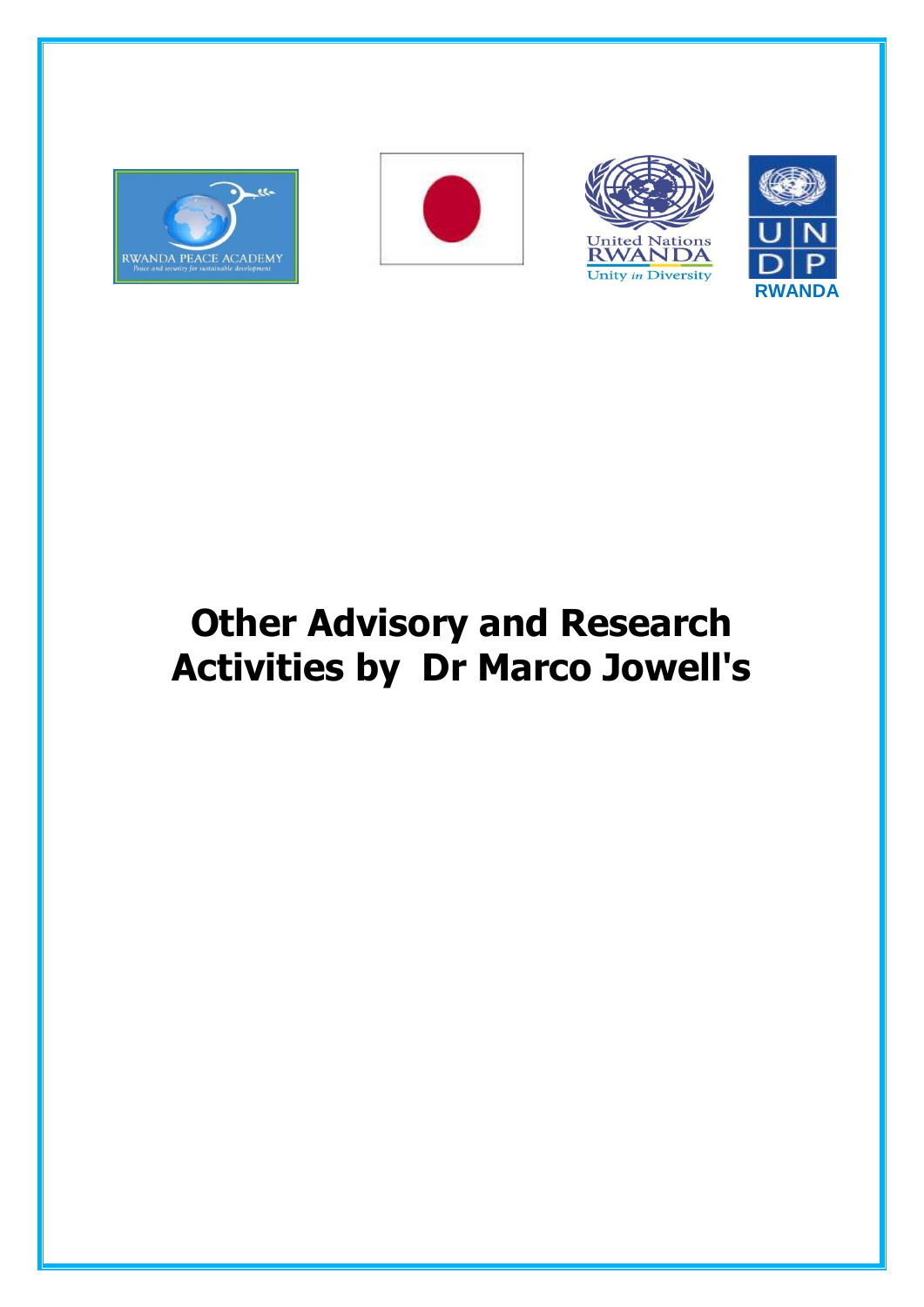# **Other Advisory and Research Activities**

# **Editing of and input into the RPA Strategic Plan (2016 – 2017)**

I provided an examination, modifications and edits of the RPA Strategic Plan 2016 – 2017. This included the design of the RPA vision, mission and objectives; a realistic assessment of financial requirements over the five years, suggestions on strategy; analysis of the operational environment and a SWOT analysis.

#### **Course Delivery and Design**

I was a facilitator on the PoC and Kigali Principles course in November 2016 and I developed a course concept note and post-course evaluation note (see above). I was part of the RPA team designing the Genocide, Mass Atrocity Crimes and Transitional Justice Course, for which I will be a facilitator in May 2017.

#### **External Engagement**

I have engaged with a number of different actors with a view to building partnerships, support and collaboration for the RPA. Actors I have engaged with are the British Peace Support Team – Eastern Africa (BPST) in Nairobi, the British High Commission in Kigali, the International Peace Support Training Centre (IPSTC) in Kenya, the Kofi Anan International Peace Support Training Centre (KAIPTC) in Ghana and academia.

## **Public Relations**

I have provided detailed comments and suggestions on the RPA Public Relations Document – Support to the Rwanda Peace Academy and its Impact.